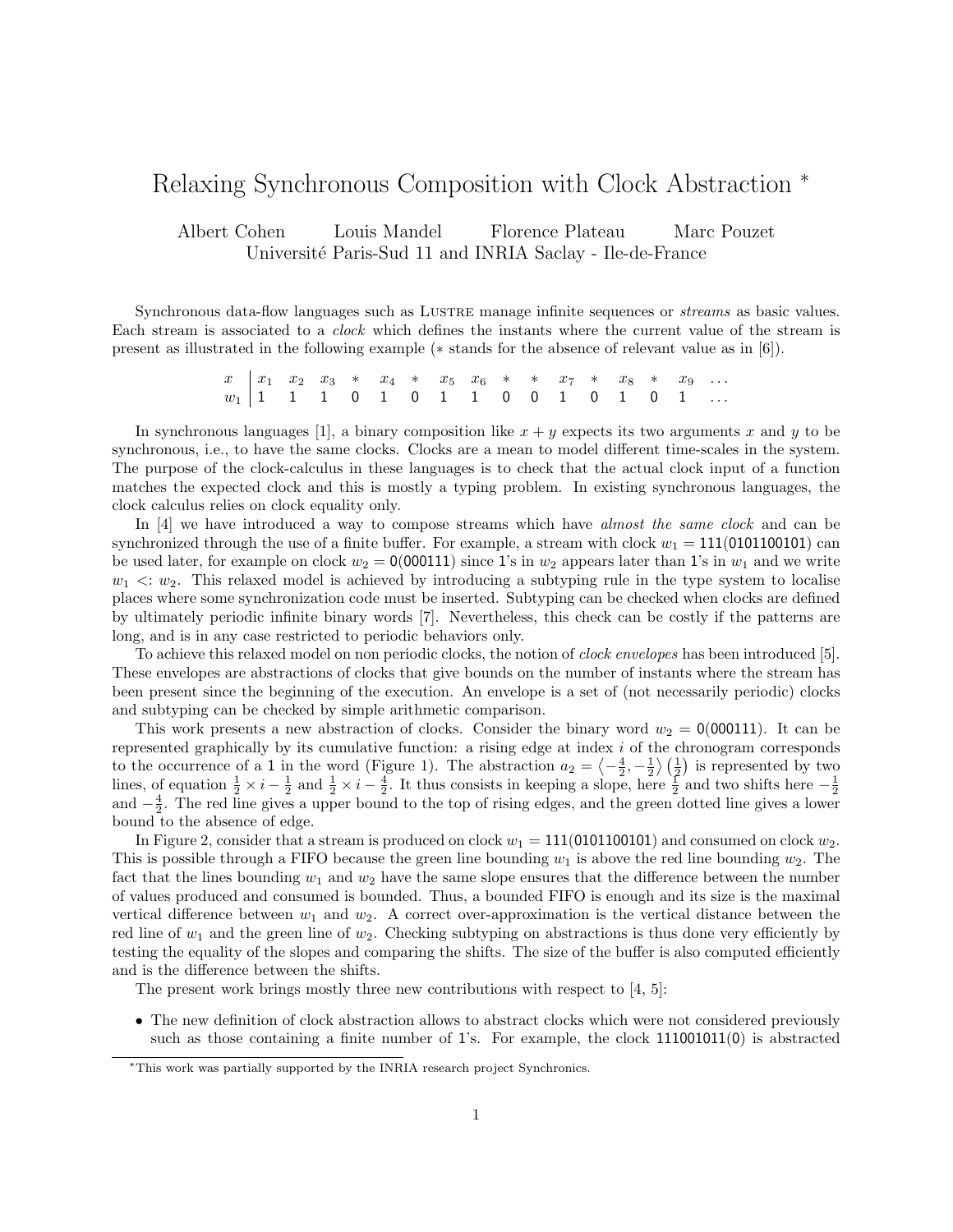

Figure 1: Chronogram of clock  $w_2$  and its abstraction  $a_2 = \left\langle -\frac{4}{2}, -\frac{1}{2} \right\rangle \left( \frac{1}{2} \right)$ .



Figure 2: Communication through a bounded FIFO, from  $w_1$  (abstracted by  $a_1 = \langle 1, 2 \rangle \left(\frac{1}{2}\right)$ ) to  $w_2$ .

as  $\langle 3, 6 \rangle$  (0). As a consequence, we are able to abstract any infinite binary words bounded by two ultimately periodic infinite binary words.

- The new abstraction is more precise than the previous one, i.e., the size of the abstraction of a clock is smaller.
- Finally, algebraic properties of this new abstraction have been formalized and proved in the proof assistant Coq [2]. It has been a strong support to the reflexion and gives confidence in the results we have obtained. These proofs are available at http://www.lri.fr/<sup>∼</sup>plateau/hfl09.

Clocks defined as ultimately periodic infinite binary words were introduced to model features which are usually not considered in synchronous languages such as communication delay or the composition through bounded buffers. Clock abstraction are a simple mean allowing to reason in average on those clocks. These features are an important concern in hardware design. We are very interested in presenting our work to this community, and relate it to existing methods such as [3, 6].

#### References

- [1] A. Benveniste, P. Caspi, S.A. Edwards, N. Halbwachs, P. Le Guernic, and R. de Simone. The synchronous languages 12 years later. *Proceedings of the IEEE*, 91(1), January 2003.
- [2] Yves Bertot and Pierre Castran. Interactive Theorem Proving and Program Development Coq'Art: The Calculus of Inductive Constructions. Springer-Verlag, 2004.
- [3] Luca P. Carloni and Alberto L. Sangiovanni-Vincentelli. Coping with latency in soc design. IEEE Micro, 22(5):24–35, 2002.
- [4] Albert Cohen, Marc Duranton, Christine Eisenbeis, Claire Pagetti, Florence Plateau, and Marc Pouzet. N-Synchronous Kahn Networks: a Relaxed Model of Synchrony for Real-Time Systems. In ACM International Conference on Principles of Programming Languages, January 2006.
- [5] Albert Cohen, Louis Mandel, Florence Plateau, and Marc Pouzet. Abstraction of Clocks in Synchronous Data-flow Systems. In The Sixth ASIAN Symposium on Programming Languages and Systems, Bangalore, India, December 2008.
- [6] Sava Krstic, Jordi Cortadella, Mike Kishinevsky, and John O'Leary. Synchronous elastic networks. In Proceedings of the Formal Methods in Computer Aided Design. IEEE Computer Society, 2006.
- [7] Jean Vuillemin. On Circuits and Numbers. Technical report, Digital, Paris Research Laboratory, 1993.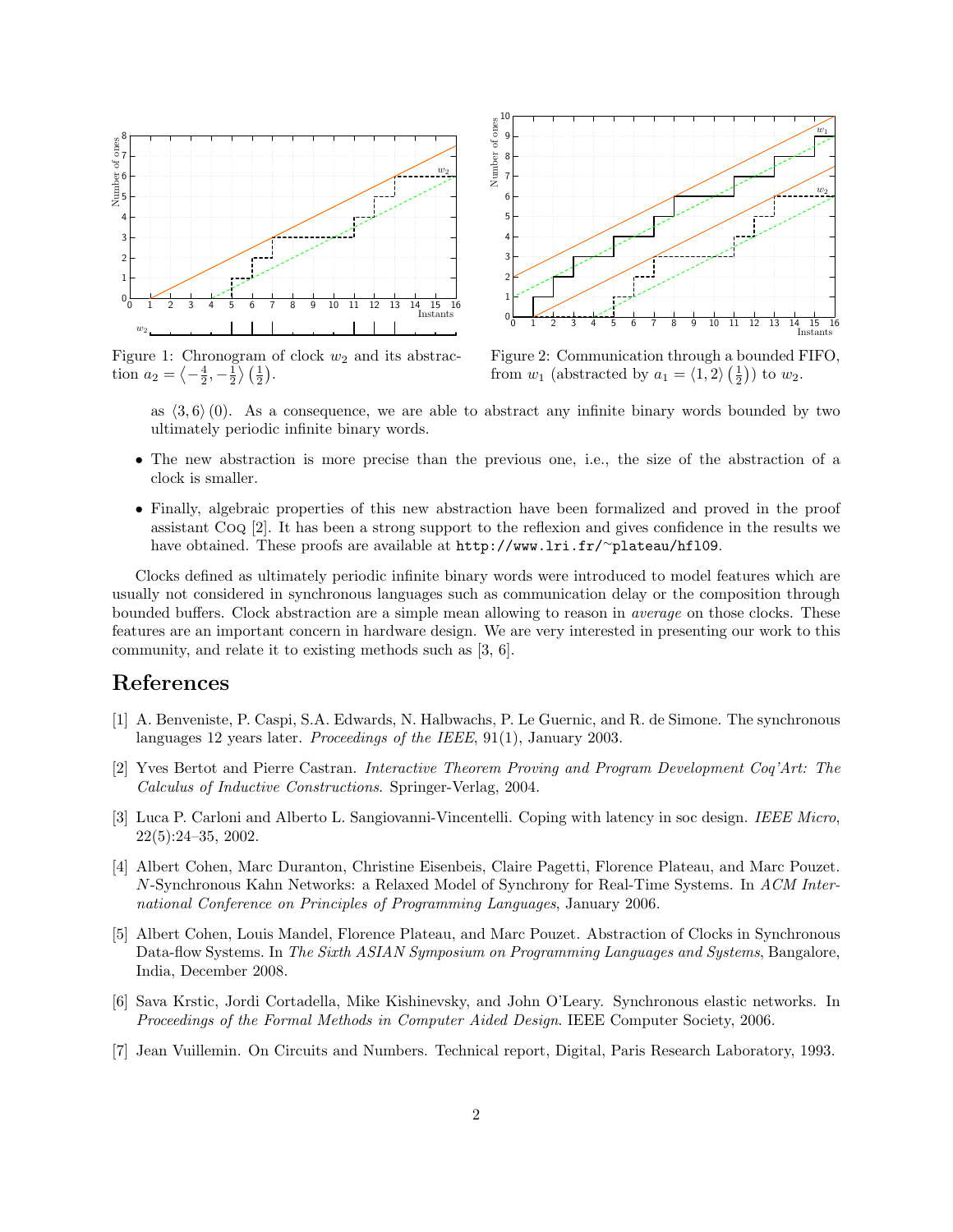# Relaxing Synchronous Composition with Clock Abstraction



HFL – 28-29/03/2009

### Motivation: Picture in Picture Example



Incrustation of a Standard Definition (SD) image in a High Definition (HD) one

- $\triangleright$  downscaler: reduction of an HD image (1920×1080 pixels) to an SD image  $(720\times480)$  pixels)
- when: removal of a part of an HD image
- merge: incrustation of an SD image in an HD image

Question: programming Kahn Networks with bounded buffers

- $\blacktriangleright$  delay introduced by the picture in picture in the video processing chain?
- $\triangleright$  buffer size needed between the downscaler and the merge nodes?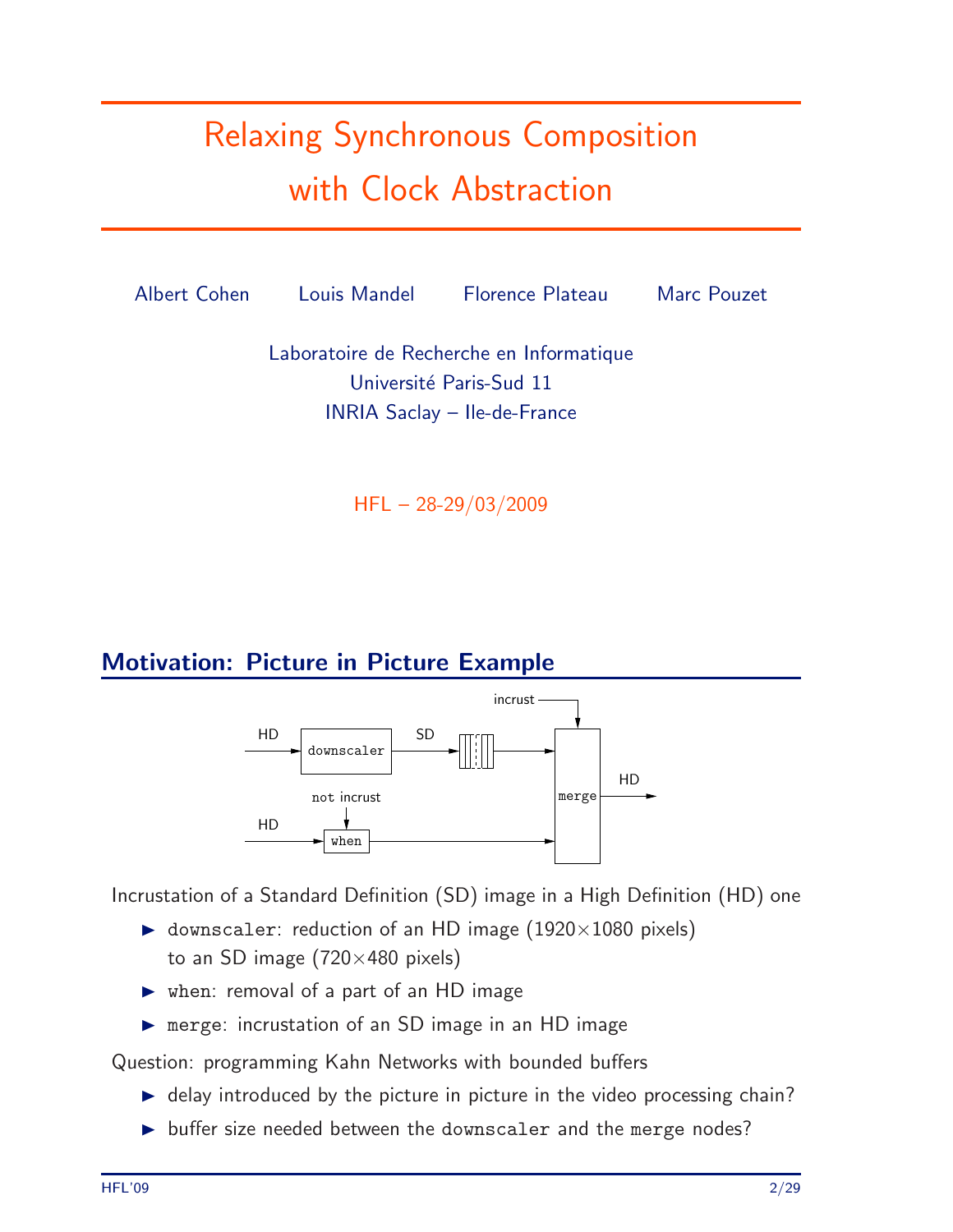### Synchronous and n-Synchronous Model

Synchronous dataflow languages [CP96]

- **P** programming Kahn Networks without buffers
- $\triangleright$  clocks define instants when data transfers occur
	- $\triangleright$  they can be arbitrarily complex
- clock calculus: dedicated type system
	- $\triangleright$  computes the activation paces
	- $\rhd$  rejects programs that cannot be executed without buffers

 $n$ -Synchronous model [CDE+06]

- **P** programming Kahn Networks with bounded buffers
- $\triangleright$  clock calculus with a subtyping rule
	- $\triangleright$  rejects programs that cannot be executed with bounded buffers
	- $\triangleright$  computes the size of the buffers
	- $\triangleright$  computes initial delays to avoid reading in an empty buffer

 $HFL'09$  . The set of the set of the set of the set of the set of the set of the set of the set of the set of the set of the set of the set of the set of the set of the set of the set of the set of the set of the set of th

**Contribution** 

Previous work:

 $\blacktriangleright$  *n*-synchrony can be checked on periodic clocks

Contribution:

- $\triangleright$  dealing with long patterns in periodic clocks
- ▶ modeling jitter ("almost periodic" clocks)
- modeling nodes execution time

 $n$ -synchrony can be checked by abstracting clocks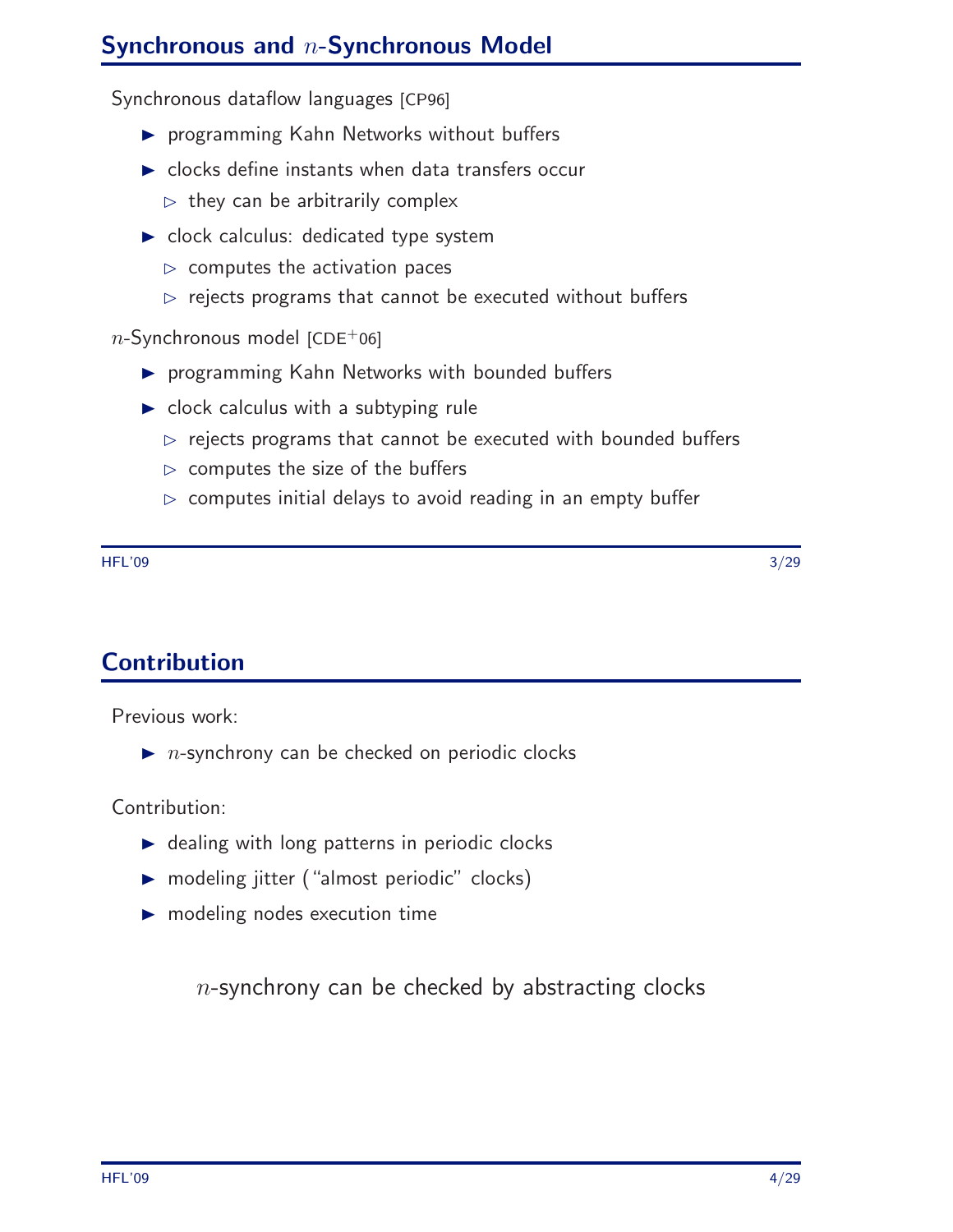### **Overview**

- 1. Synchronous and  $n$ -Synchronous Models
- 2. n-Synchronous Model Formally
- 3. Abstraction of Clocks
- 4. Applications
- 5. Related Work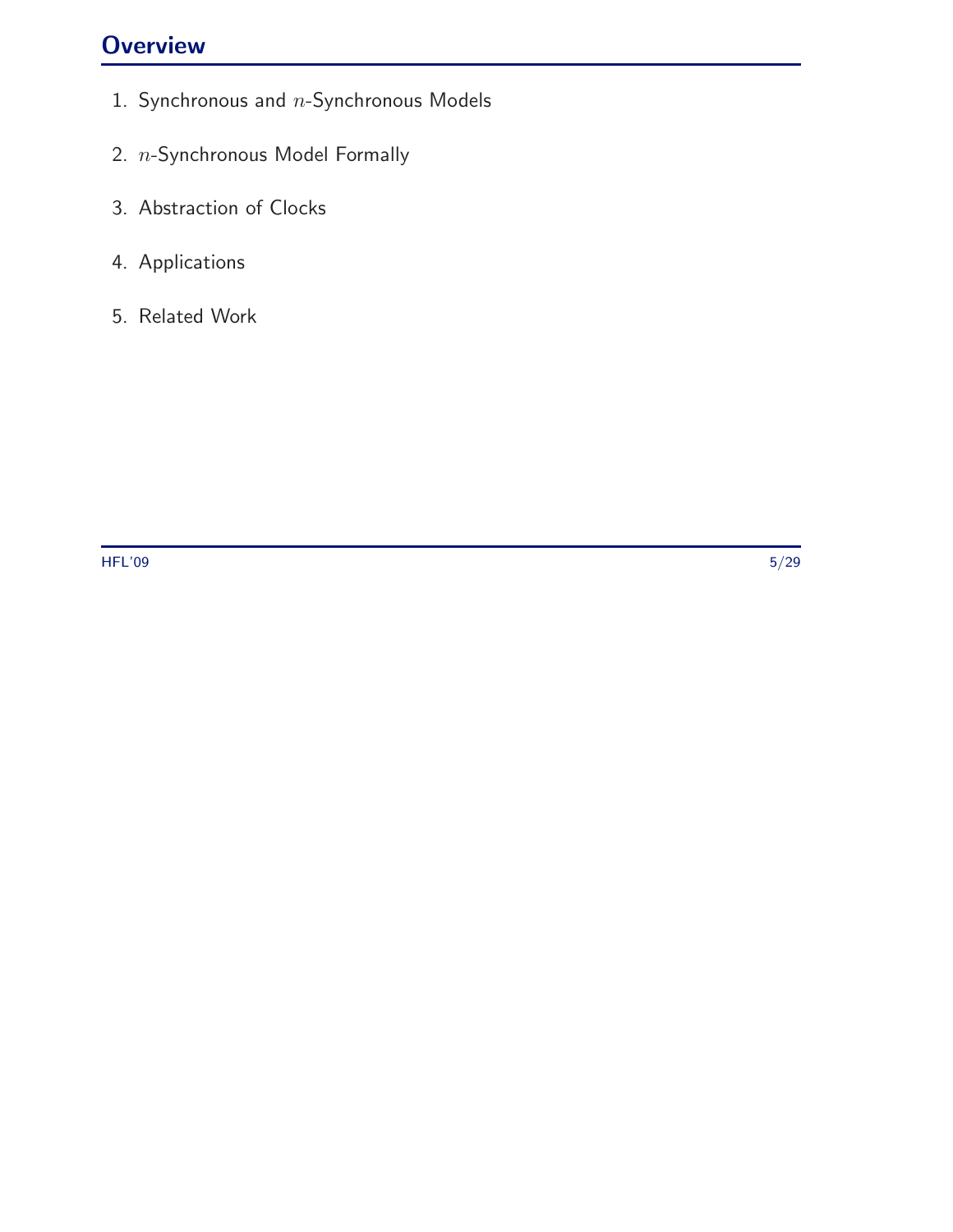# Synchronous and n-Synchronous Models

### Synchronous Dataflow Languages (LUSTRE, SIGNAL, LUCID SYNCHRONE)



synchronous operator cannot be applied to z and t: they do not have the same clock here, an infinite buffer would be needed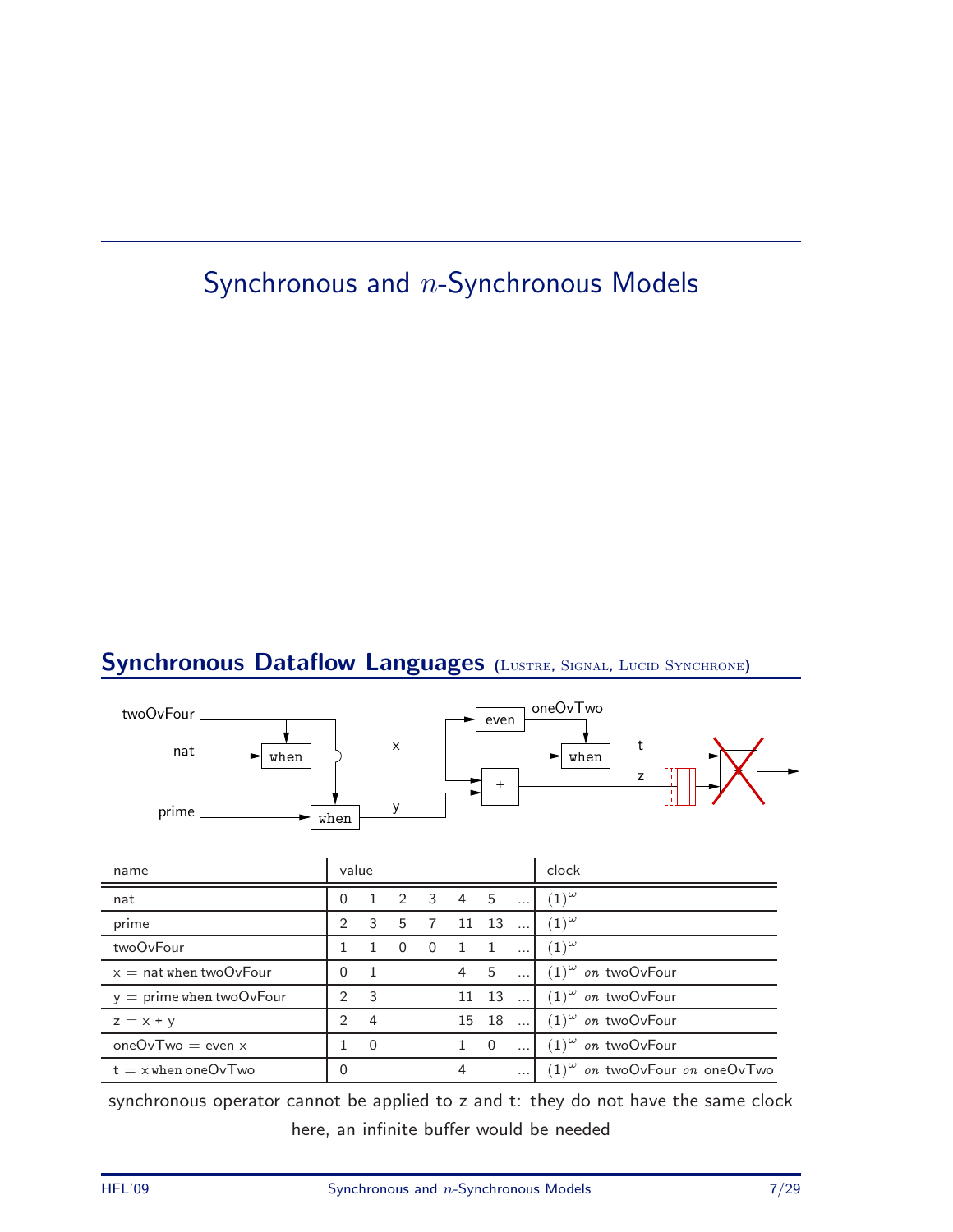### Relaxing Synchronous Composition



x' and y' can be composed through the introduction of a two places buffer In the synchronous model, this system is rejected. Adding buffer code by hand is feasible but hard and error-prone. We need a relaxed model of synchrony and a relaxed clock calculus.

HFL'09 Synchronous and n-Synchronous Models 8/29

### Relaxing Synchronous Composition

 $H \vdash e : ck$  on  $w_1 \quad w_1 \leq w_2$ (SUB)  $H \vdash e : ck$  on  $w_2$ 

 $n$ -Synchronous model:

- $\triangleright$   $w_1$  is a subtype of  $w_2$   $(w_1 \lt: w_2)$  means that a flow of clock  $w_1$  can be consumed on clock  $w_2$  through the insertion of a bounded buffer
- $\triangleright$  buffers are inserted at each subtyping point
- $\blacktriangleright$  buffer size is computed automatically

Previous example:

- as  $11(01110) < 00(11010)$  the consumption of x' on clock  $w_2$  is accepted
- $\blacktriangleright$  a two places buffer is automatically inserted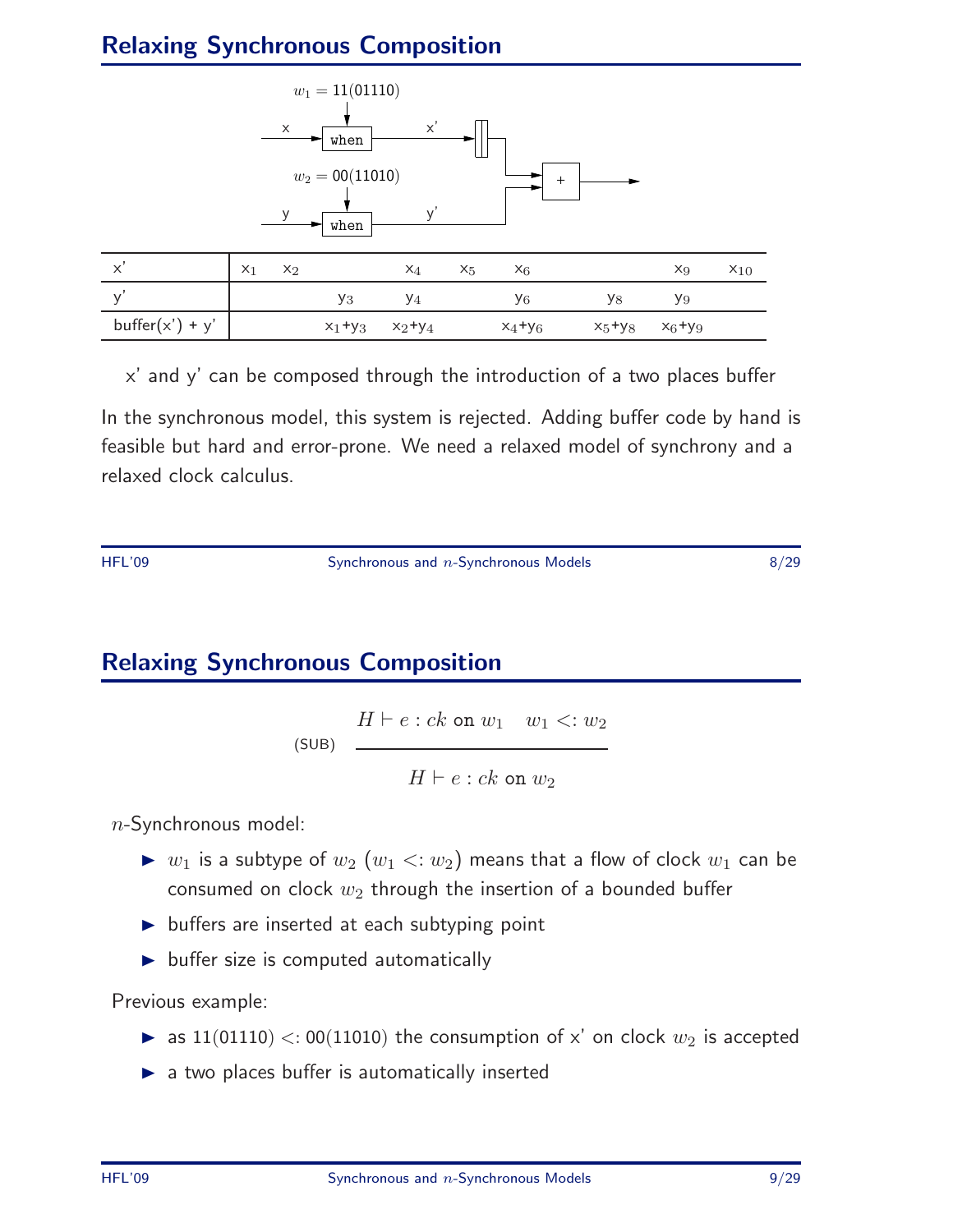n-Synchronous Model Formally

### Clocks as Infinite Binary Words



 $\mathcal{O}_w(i)$  = cumulative function of 1s of w

If a flow is produced on clock  $w_1$ , buffer size needed to consume it on clock  $w_2$  is:

$$
size(w_1, w_2) = \max_{i \in \mathbb{N}} (\mathcal{O}_{w_1}(i) - \mathcal{O}_{w_2}(i))
$$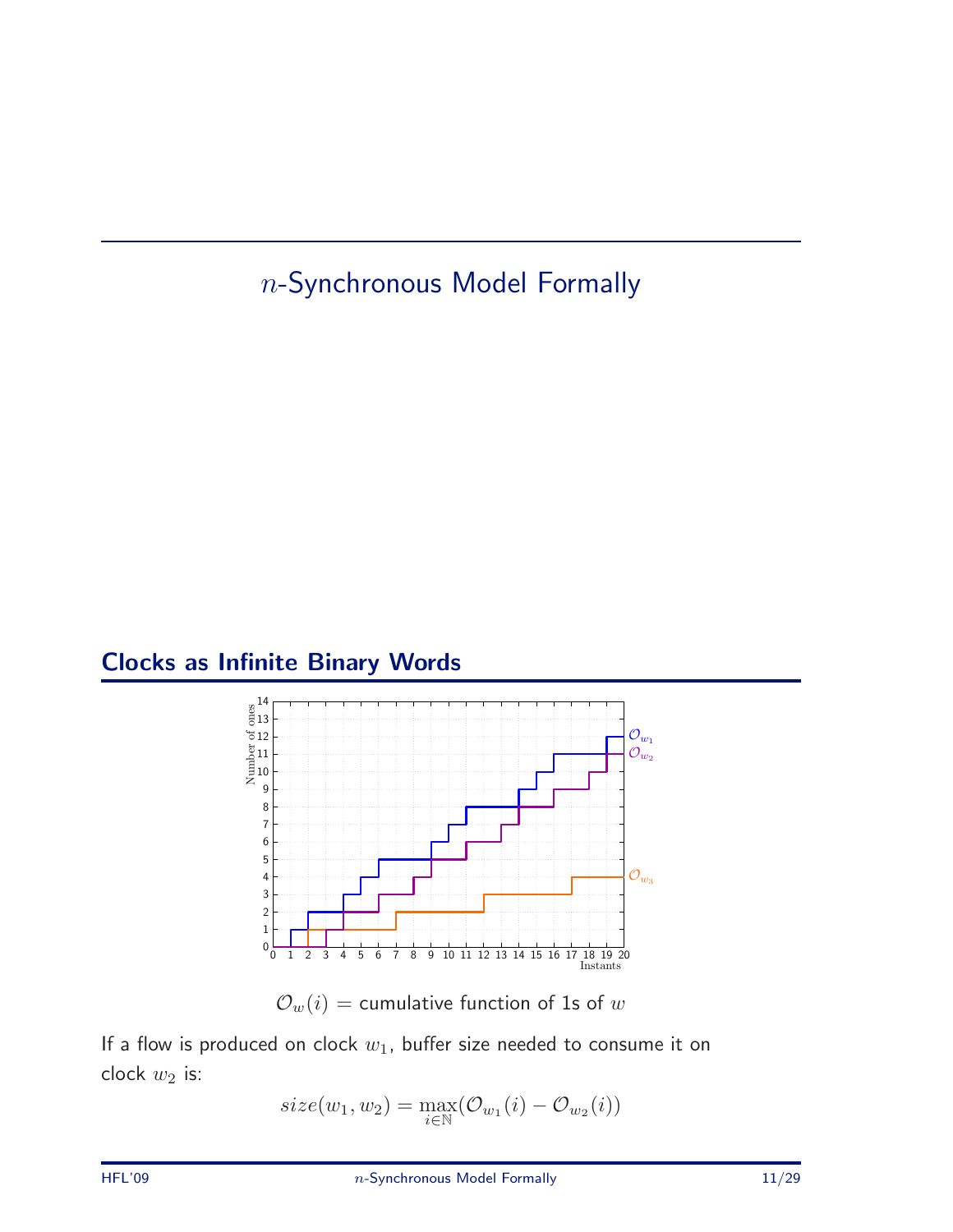#### Relations on Words

Synchronizability (∞): buffer size is bounded

$$
w_1 \bowtie w_2 \stackrel{def}{\Leftrightarrow} \exists b_1, b_2 \in \mathbb{Z}, \forall i, b_1 \leq \mathcal{O}_{w_1}(i) - \mathcal{O}_{w_2}(i) \leq b_2
$$

**►** previous figure:  $w_1 \Join w_2$ ,  $w_1 \Join w_3$  and  $w_2 \Join w_3$ 

Precedence  $(\preceq)$ : no read in an empty buffer

$$
w_1 \preceq w_2 \stackrel{def}{\leftrightarrow} \forall i, \ \mathcal{O}_{w_1}(i) \geq \mathcal{O}_{w_2}(i)
$$

▶ previous figure:  $w_1 \preceq w_2$ ,  $w_1 \preceq w_3$  and  $w_2 \npreceq w_3$ 

Subtyping  $(<:):$  flow produced on  $w_1$  can be consumed on  $w_2$ 

$$
w_1 \langle w_2 \stackrel{\text{def}}{\Leftrightarrow} \exists n \in \mathbb{N}, \forall i, \ 0 \le \mathcal{O}_{w_1}(i) - \mathcal{O}_{w_2}(i) \le n
$$

previous figure:  $w_1 \le w_2$ ,  $w_1 \nless w_3$  and  $w_2 \nless w_3$ 

HFL'09 **n-Synchronous Model Formally** 12/29 **12/29** 

### Operators on Words

Composed clocks:  $c ::= w \mid not \ w \mid c \text{ on } c$ 

Operators on flows

$$
\begin{array}{lll}\n\text{negation:} & \left\{ \begin{array}{rcl} \text{not } 1.w & = & 0.\text{not } w \\
\text{not } 0.w & = & 1.\text{not } w \\
\end{array} \right. \\
\text{sampling:} & \left\{ \begin{array}{rcl} 1.w_1 & \text{on } 1.w_2 & = & 1.(w_1 \text{ on } w_2) \\
1.w_1 & \text{on } 0.w_2 & = & 0.(w_1 \text{ on } w_2) \\
0.w_1 & \text{on } w_2 & = & 0.(w_1 \text{ on } w_2)\n\end{array} \right. \\
\end{array}
$$

Operators on cumulative functions

- ► negation:  $O_{\boldsymbol{not}} w(i) = i O_w(i)$
- Sampling:  $\mathcal{O}_{w_1}$  on  $w_2(i) = \mathcal{O}_{w_2}(\mathcal{O}_{w_1}(i))$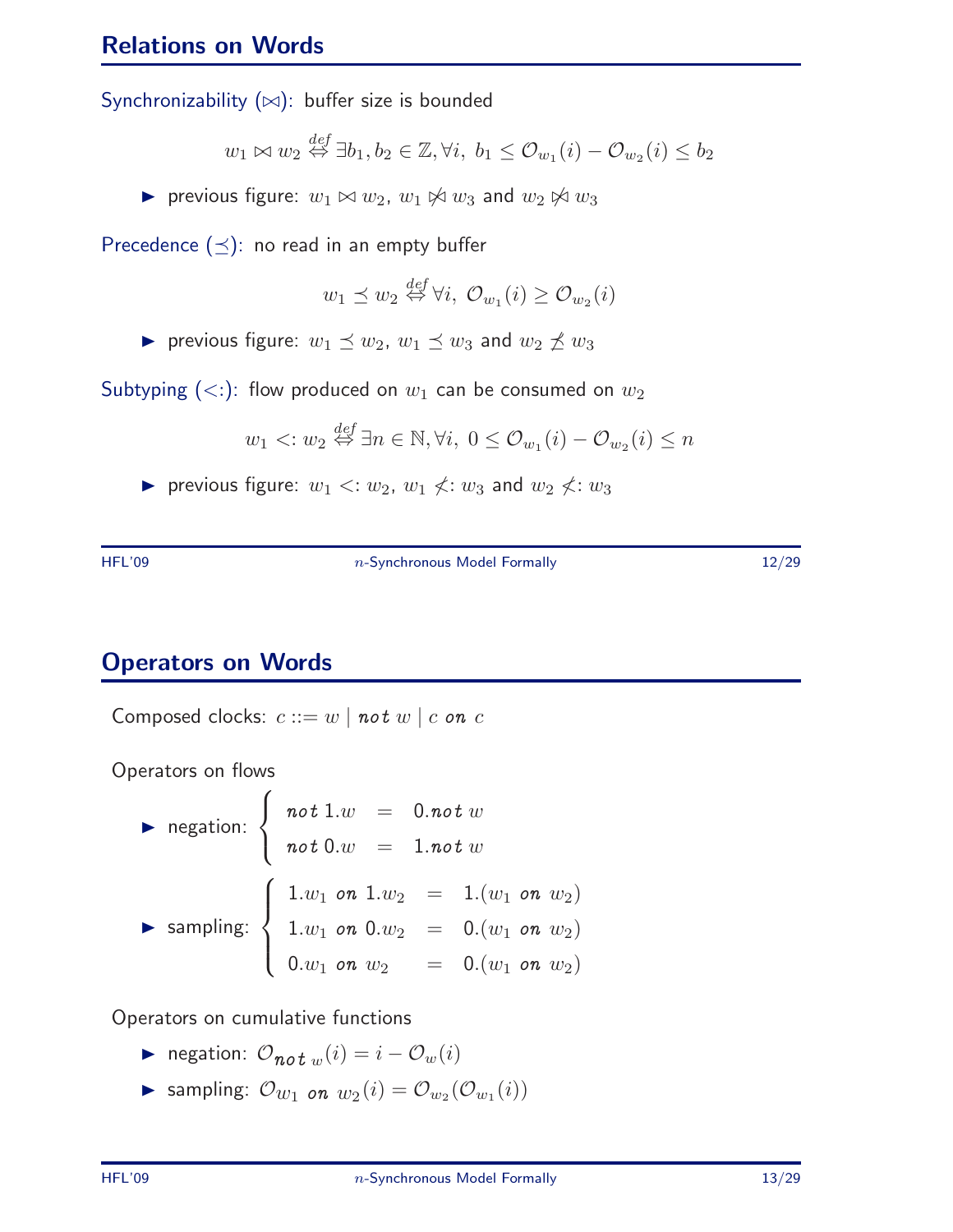### Abstraction of Clocks

This idea has been introduced in [CMPP08]. We present here an improved abstraction.

# Abstraction of Infinite Binary Words



A word  $w$  can be abstracted by two lines:  $abs(w) = \left\langle b^{0}, b^{1} \right\rangle (r)$ 

$$
concr\left(\left\langle b^{0},b^{1}\right\rangle(r)\right)\stackrel{def}{\Leftrightarrow}\left\{w,\ \forall i\geq 1,\ \wedge\begin{array}{c}w[i]=1\Rightarrow&\mathcal{O}_{w}(i)\leq r\times i+b^{1}\\w[i]=0\Rightarrow&\mathcal{O}_{w}(i)\geq r\times i+b^{0}\end{array}\right\}
$$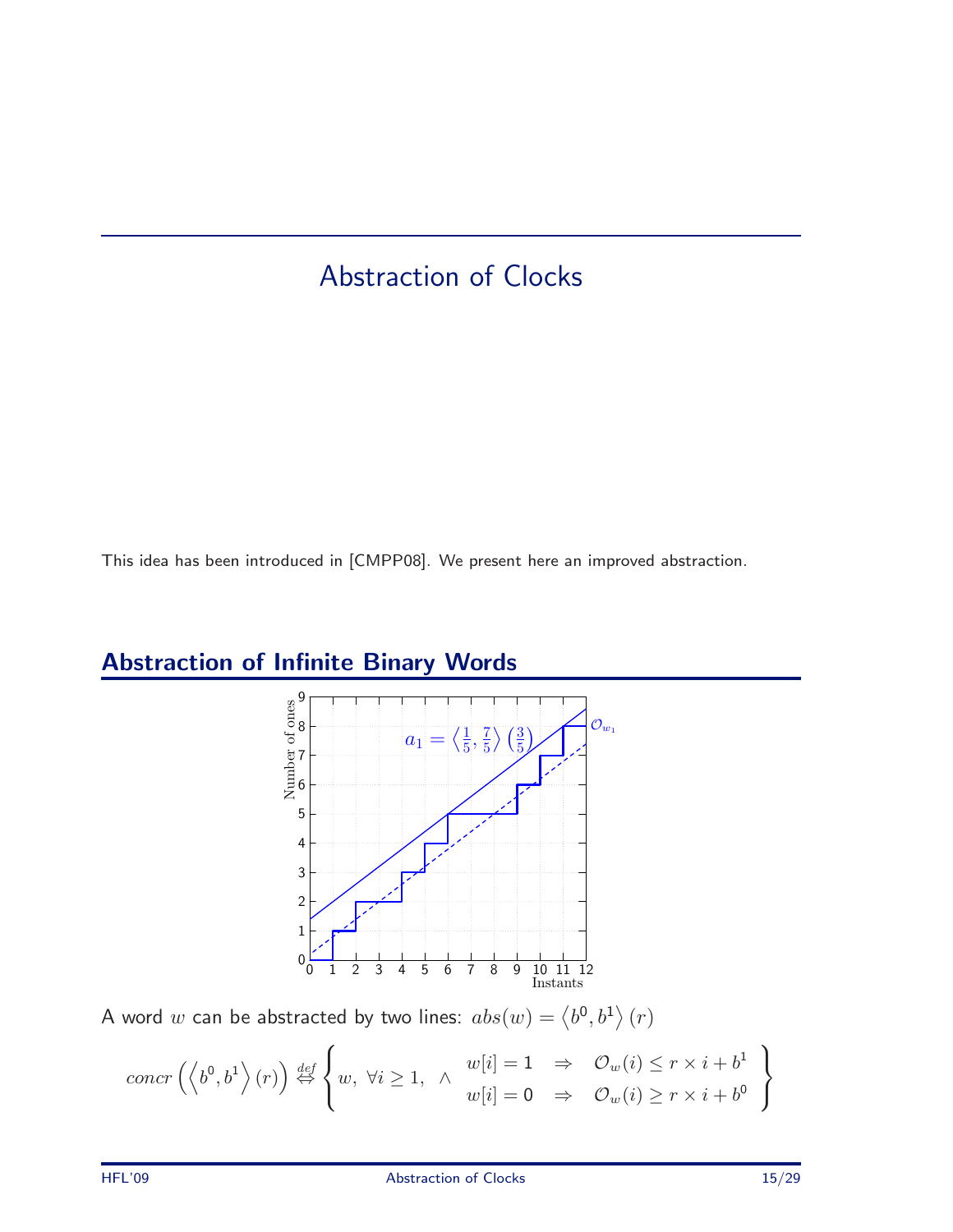### Abstract Clocks as Automata



- ► set of states  $\{(i, j) \in \mathbb{N}^2\}$ : coordinates in the 2D-chronogram
- $\blacktriangleright$  finite number of state equivalence classes

$$
\blacktriangleright \text{ transition function } \delta \colon \begin{cases} \delta(1,(i,j)) = nf(i+1,j+1) & \text{if } j+1 \le r \times i+b^1 \\ \delta(0,(i,j)) = nf(i+1,j+0) & \text{if } j+0 \ge r \times i+b^0 \end{cases}
$$

 $\blacktriangleright$  allows to check/generate clocks

HFL'09 Abstraction of Clocks 16/29

#### **Clocks Generator (LUCID SYNCHRONE)**

```
type rat = { num: int; den: int; }
let norm { num = n; den = 1; } i j =
 if i > 1 && j \ge n then (i - 1, j - n) else (i, j)let node generate choice b0 b1 r = clk where
  rec i, j = (1,0) fby norm r (i+1) (if clk then j + 1 else j)
  and one = rat (j + 1) \leq... r *... (rat i) +... b1
  and zero = rat j \geq n. r *.. (rat i) +.. b0
  and clk = choice one zero
let node early b0 b1 r = generate (fun x y -> x) b0 b1 r =let node late b0 b1 r = generate (fun x y \rightarrow not y) b0 b1 r
```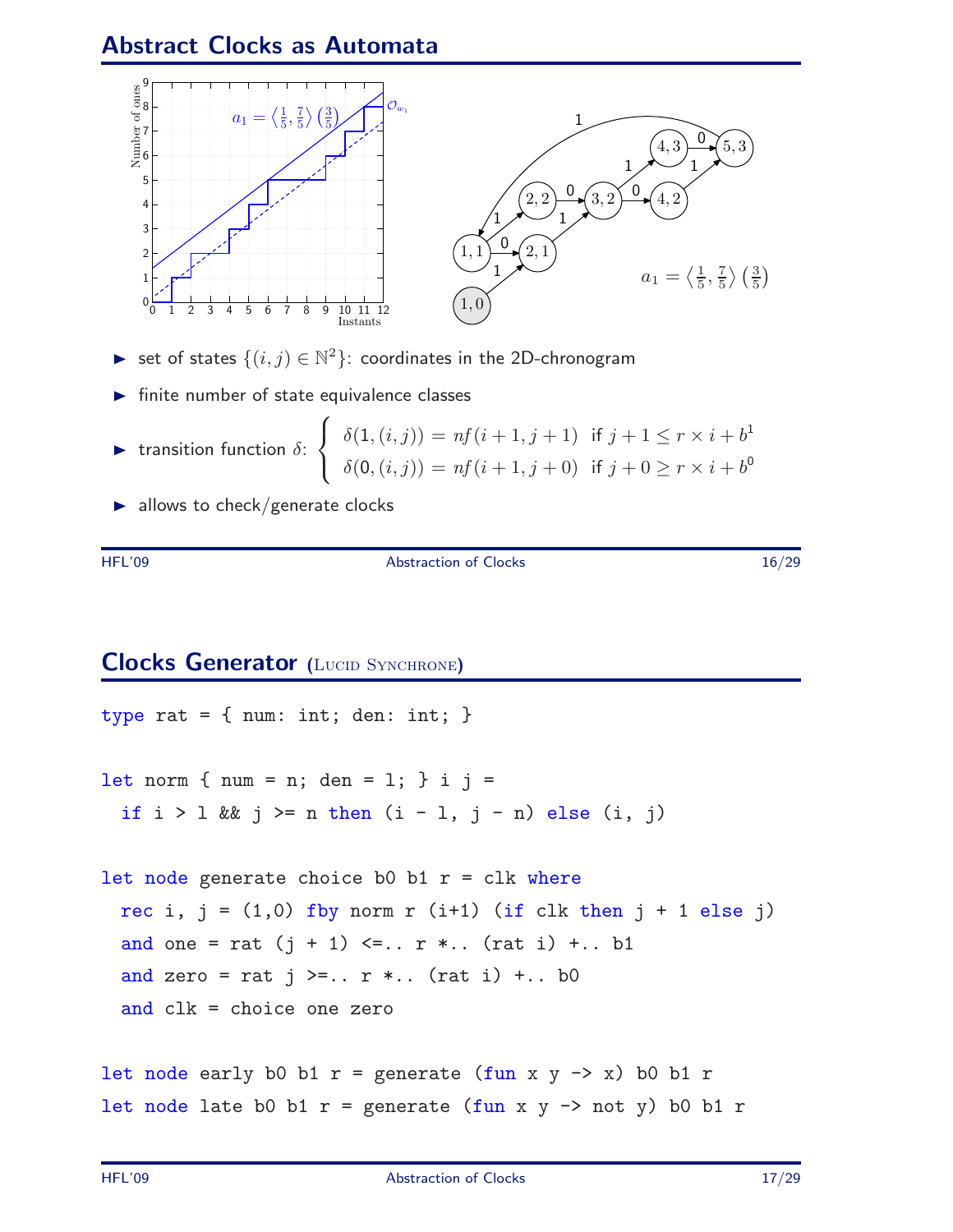

Synchronizability:  $r_1 = r_2 \Leftrightarrow \langle b^0_1, b^1_1 \rangle (r_1) \bowtie \sim \langle b^0_2, b^1_2 \rangle (r_2)$ Precedence:  $b^1{}_2 - b^0{}_1 < 1 \Rightarrow \langle b^0{}_1, b^1{}_1 \rangle (r) \preceq^{\sim} \langle b^0{}_2, b^1{}_2 \rangle (r)$ Subtyping:  $a_1 <^{\sim} a_2 \Leftrightarrow a_1 \bowtie^{\sim} a_2 \wedge a_1 \preceq^{\sim} a_2$  $\rhd$  proposition:  $abs(w_1)$  <:  $~^{\sim}abs(w_2)$  ⇒  $w_1$  <:  $w_2$  $\triangleright$  buffer:  $size(a_1, a_2) = |b^1{}_1 - b^0{}_2|$ 

HFL'09 Abstraction of Clocks 18/29

### Abstract Operators

Abstraction of a composed clock:

$$
abs(\text{not } w) = \text{not}^{\sim} abs(w)
$$
  

$$
abs(c_1 \text{ on } c_2) = abs(c_1) \text{ on }^{\sim} abs(c_2)
$$

Operators definition:

▶ 
$$
not^{\sim} \langle b^0, b^1 \rangle (r) = \langle -b^1, -b^0 \rangle (1 - r)
$$
  
\n▶  $\langle b^0_1, b^1_1 \rangle (r_1)$   $on^{\sim} \langle b^0_2, b^1_2 \rangle (r_2) = \langle b^0_{12}, b^1_{12} \rangle (r_1 \times r_2)$   
\nwith  $b^0_{12} = b^0_1 \times r_2 + b^0_2$ ,  $b^1_{12} = b^1_1 \times r_2 + b^1_2$   
\nand  $b^0_1 \le 0$ ,  $b^0_2 \le 0$ 

Correctness property:

$$
not w \in concr(not^\sim abs(w))
$$
  

$$
c_1 on c_2 \in concr(abs(c_1) on^\sim abs(c_2))
$$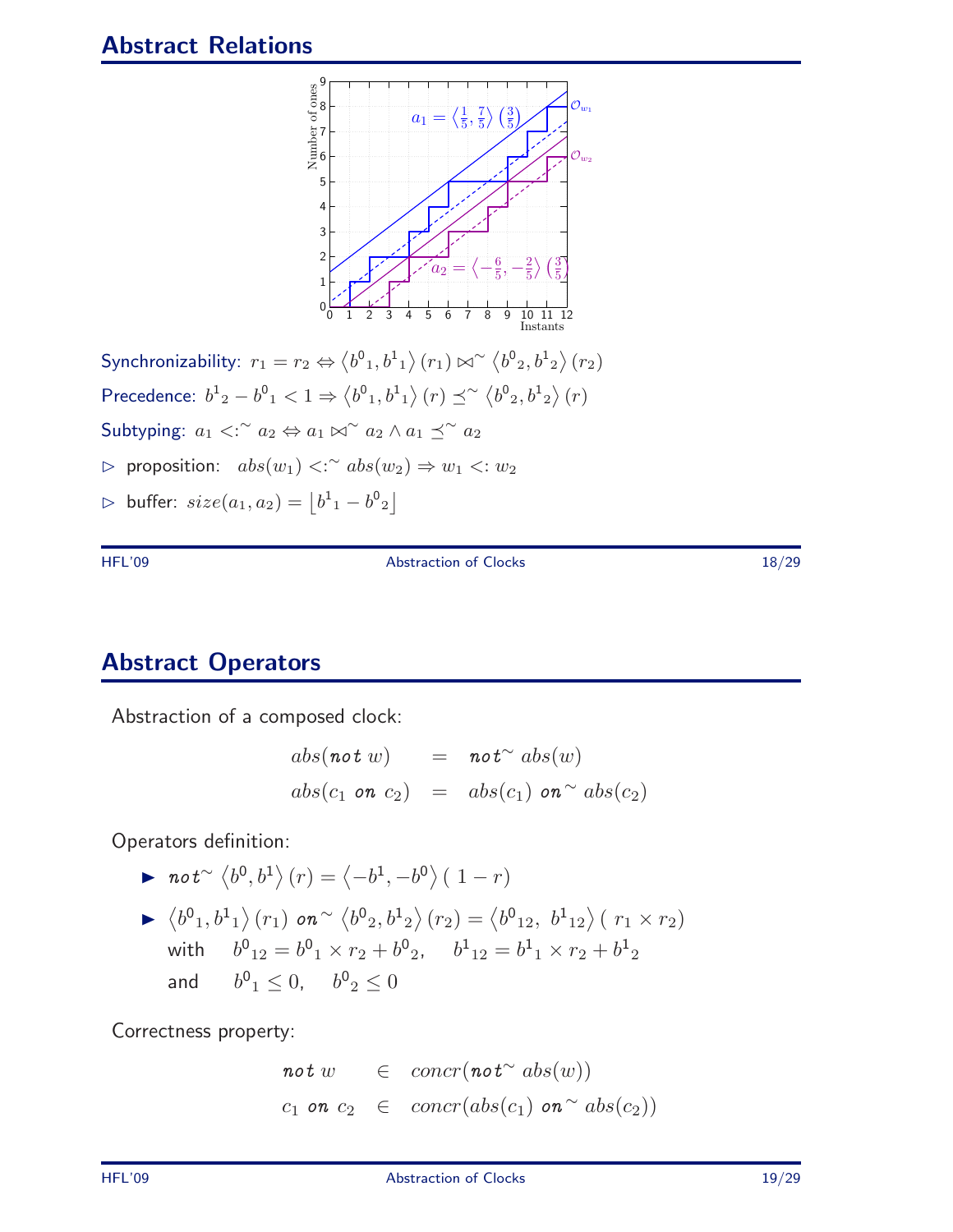### Formalization in a Proof Assistant

Most of the properties have been proved in Coq

```
\blacktriangleright example of property
  Property on_absh_correctness:
    forall (w1:ibw) (w2:ibw),
    forall (a1:abstractionh) (a2:abstractionh),
    forall H_wf_a1: well_formed_abstractionh a1,
    forall H_wf_a2: well_formed_abstractionh a2,
    forall H_a1_eq_absh_w1: in_abstractionh w1 a1,
    forall H_a2_eq_absh_w2: in_abstractionh w2 a2,
    in_abstractionh (on w1 w2) (on_absh a1 a2).
```
- ▶ number of Source Lines of Code
	- $\triangleright$  specifications: about 1600 SLOC
	- $\triangleright$  proofs: about 5000 SLOC

HFL'09 Abstraction of Clocks 20/29

# Applications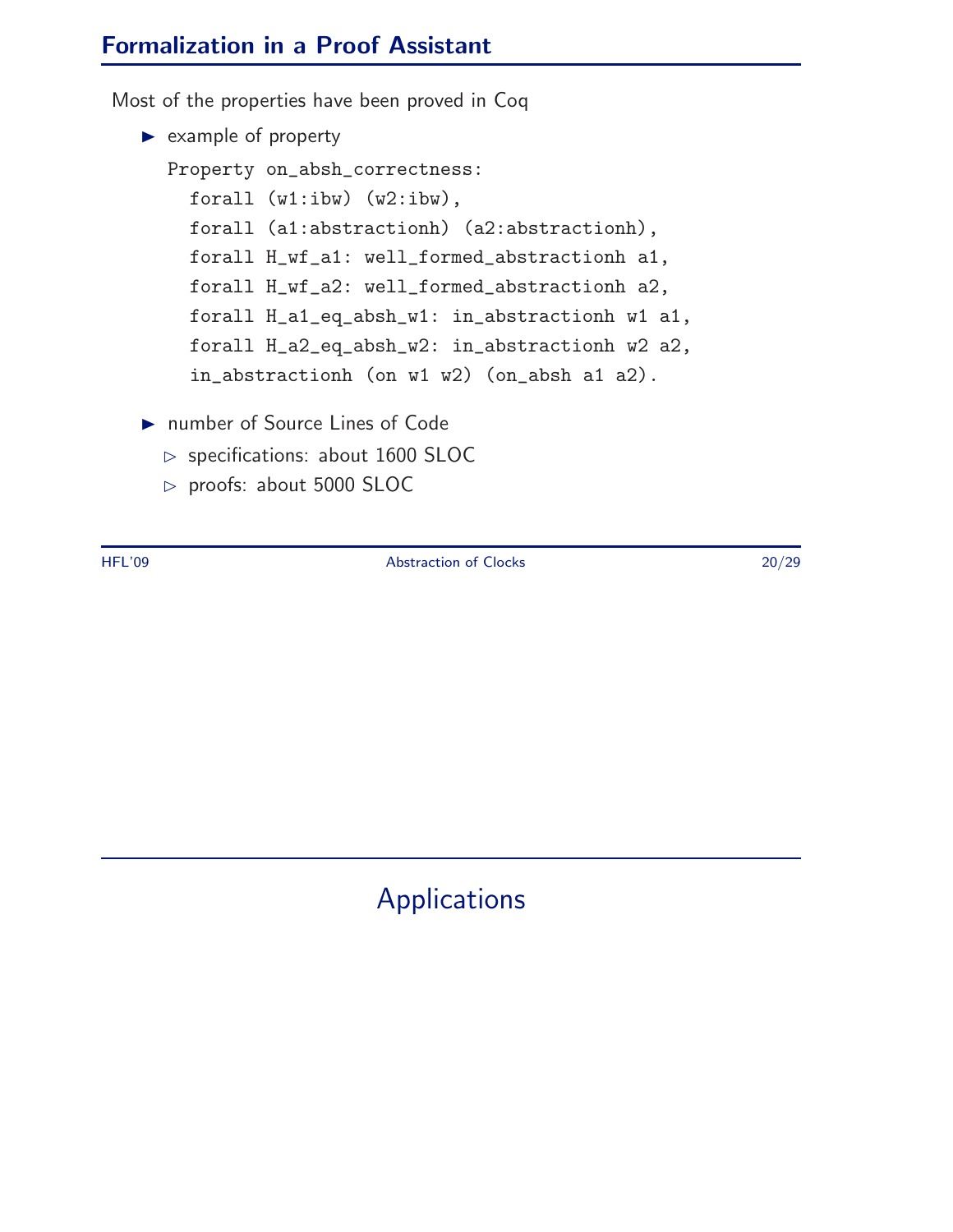### Back to the Picture in Picture Example



- $\blacktriangleright$  abstraction of downscaler output:  $abs((10100100)$  on  $0^{3600}(1)$  on  $(1^{720}0^{720}1^{720}0^{720}1^{720}0^{720}0^{720}1^{720}))$  $=\langle 0, \frac{7}{8} \rangle$  $\frac{7}{8}$   $\left(\frac{3}{8}\right)$  on  $\sim \langle -3600, -3600\rangle$  (1) on  $\sim \langle -400, 480\rangle$   $\left(\frac{4}{9}\right)$  $\left(\frac{4}{9}\right) = \left\langle -2000, -\frac{20153}{18} \right\rangle \left(\frac{1}{6}\right)$
- minimal delay and buffer:

|              | delay                                                                                                | buffer size |
|--------------|------------------------------------------------------------------------------------------------------|-------------|
| exact result | 9 598 ( $\approx$ time to receive 5 HD lines)   192 240 ( $\approx$ 267 SD lines)                    |             |
|              | abstract result   11 995 ( $\approx$ time to receive 6 HD lines)   193 079 ( $\approx$ 268 SD lines) |             |

HFL'09 Applications 22/29

### Modeling Jitter

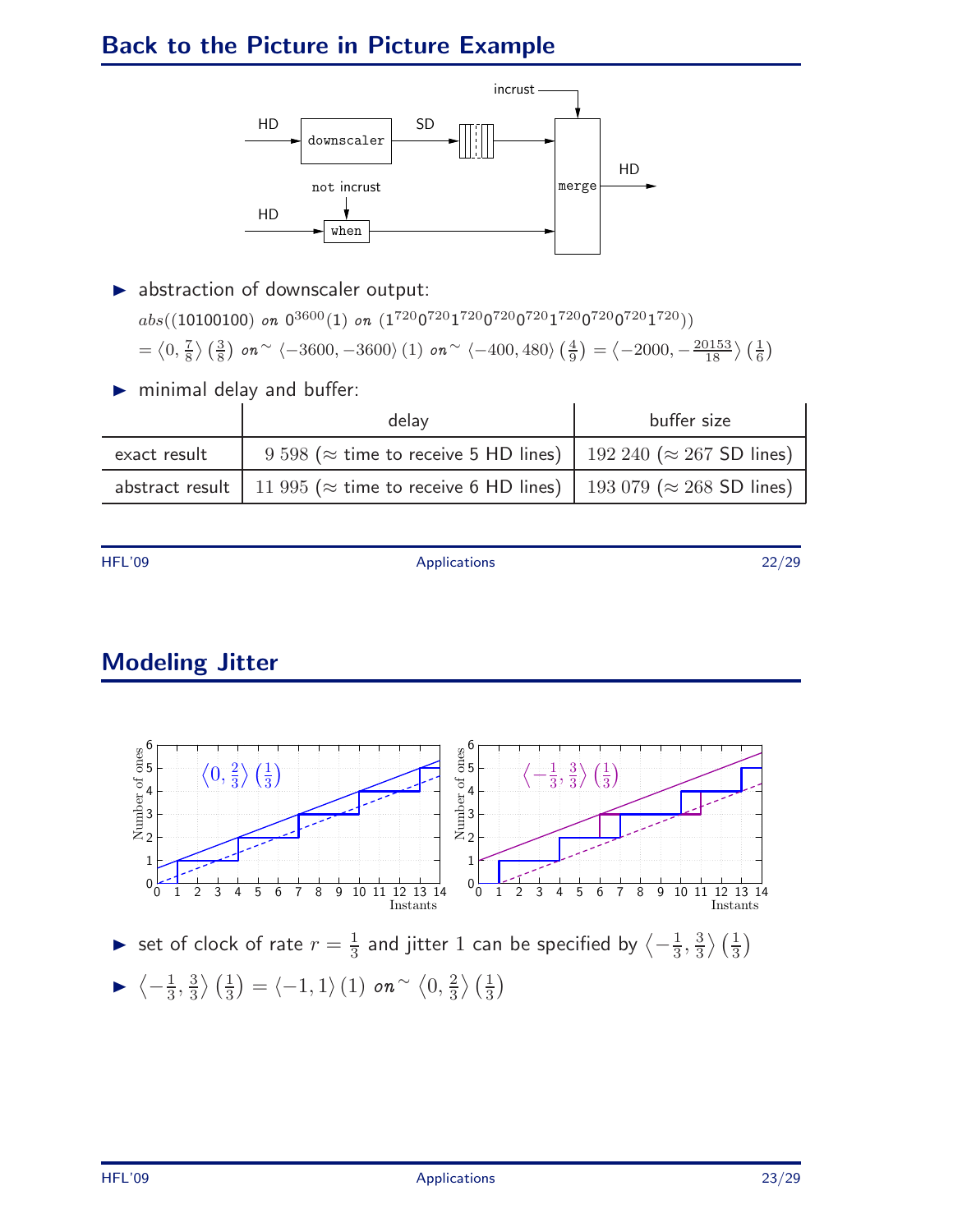### Modeling Execution Time



- $\blacktriangleright$  f must be executed 1 cycle over 4 and its execution takes between 2 and 3 cycles
- $\blacktriangleright$  f :: ∀α.α on<sup>∼</sup>  $\langle 0, \frac{3}{4} \rangle$  $\left(\frac{3}{4}\right)\left(\frac{1}{4}\right)\rightarrow \alpha$  on $^\sim \left\langle -3,-2 \right\rangle(1)$  on  $^\sim \left\langle 0,\frac{3}{4}\right\rangle$  $\frac{3}{4}\rangle \left(\frac{1}{4}\right)$
- ► f o f ::  $\forall \alpha . \alpha$  on $\sim \langle 0, \frac{3}{4} \rangle$  $\left(\frac{3}{4}\right)\left(\frac{1}{4}\right)\rightarrow \alpha$  on $^\sim \left\langle -6,-4 \right\rangle(1)$  on  $^\sim \left\langle 0,\frac{3}{4}\right\rangle$  $\frac{3}{4}\rangle \left(\frac{1}{4}\right)$

HFL'09 Applications 24/29

Related Work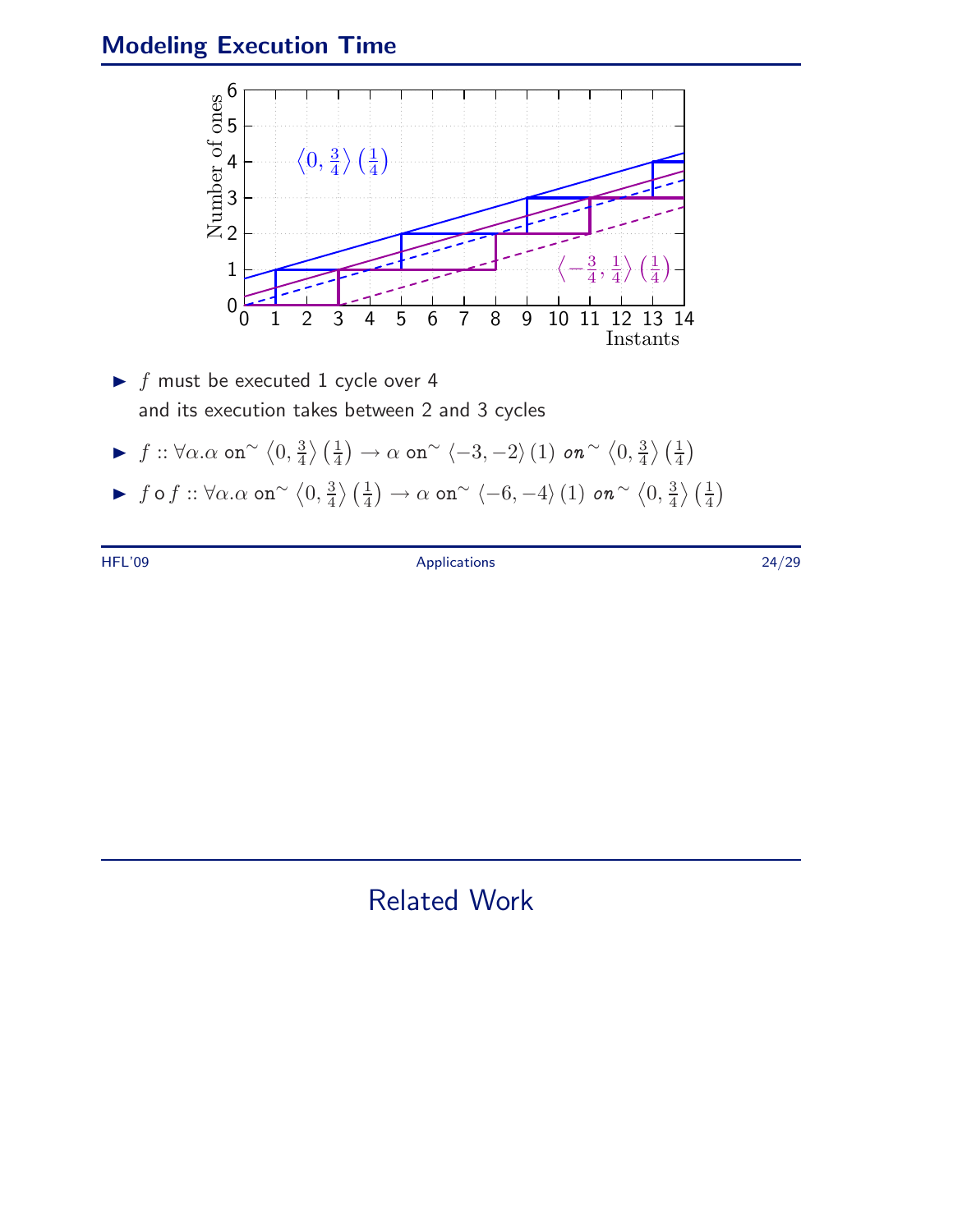

Synchronous Data Flow Graphs (SDF): special case of Kahn networks

- $\triangleright$  specify on the wires the number of values consumed and produced by each node at each activation
- $\triangleright$  balance equations allow to check that buffers needed are bounded
- $\triangleright$  static scheduling algorithm allows to compute buffer size

Cyclo Static Data Flow: generalization of SDF

specify number of values produced and consumed as periodic sequences

HFL'09 Related Work 26/29

### Real-Time Calculus [TCG+01]



Method used to obtain bounds on delay and buffers in distributed embedded systems Based on bounding cumulative functions but with respect to a sliding window

- $\blacktriangleright$  arrival curves  $(\alpha^l(t), \alpha^u(t))$  characterize event streams
- Service curves  $(\beta^l(t), \beta^u(t))$  characterize nodes

Other similarities

- buffer size: maximal vertical distance between  $\alpha^u(t)$  and  $\beta^l(t)$
- A delay: maximal horizontal distance between  $\alpha^u(t)$  and  $\beta^l(t)$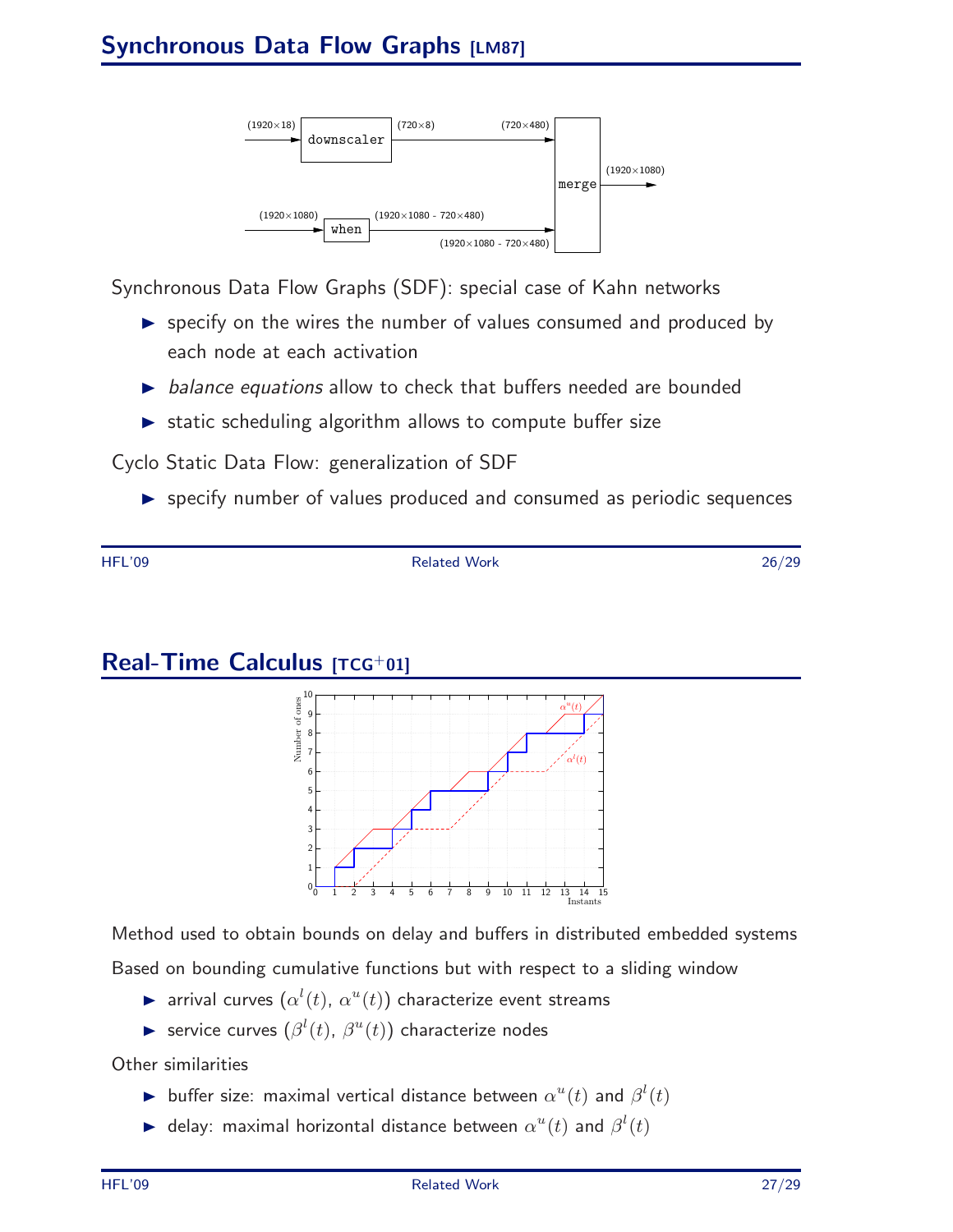### Latency Insensitive Design [CMSV01]



Method used to define synchronous circuits that tolerate any variation of the data transfer latency

- ▶ design synchronous IPs and interconnect them
- analysing the sum of delays and initial values on each cycle indicates whether the system is alive
- ▶ elastic circuits dynamic schedule [KCKO06, LCSC07]: to handle latency, every wire is transformed into a channel carrying data and control bits
- $\triangleright$  k-periodic static schedule [BdSM07]: maximize rate and minimize storage elements by insertion of fractional registers and computation of an explicit schedule

HFL'09 Related Work 28/29

### Conclusion

- $\triangleright$  *n*-synchronous model allows a more flexible composition of nodes in Synchronous Dataflow Systems
- ▶ abstraction of clocks allows to use this model on systems involving jitter and execution time, and to treat efficiently clocks with long periodic patterns
- ▶ correctness of abstract relations and operators have been proved in Coq
- Current work: integration in the LUCID SYNCHRONE dataflow synchronous language

http://www.lri.fr/<sup>∼</sup>plateau/hfl09/